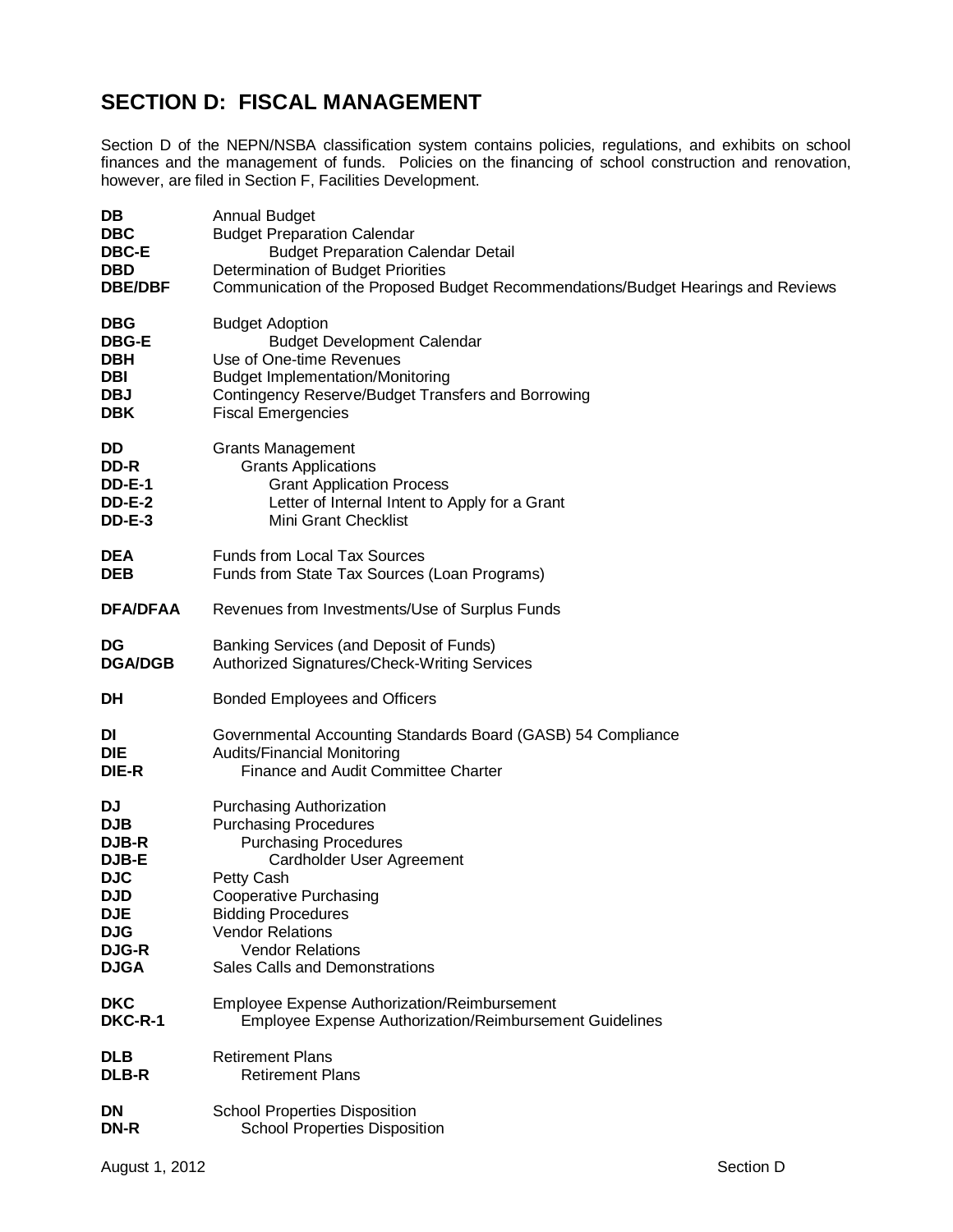## **SECTION E: SUPPORT SERVICES**

Section E of the NEPN/NSBA classification system contains policies, regulations, and exhibits on noninstructional services and programs, particularly those on business management such as safety, building and grounds management, office services, transportation, and food services.

| EВ<br><b>EBAB</b><br><b>EBAB-R</b><br><b>EBBA</b><br><b>EBBA-R</b><br><b>EBBB</b> | <b>Environmental and Safety Program</b><br><b>Hazardous Materials</b><br><b>Hazardous Materials</b><br>Prevention of Disease/Infection Transmission (Handling Body Fluids)<br>Prevention of Disease/Infection Transmission (Handling Body Fluids and<br>Substances)<br><b>Accident Reports</b> |
|-----------------------------------------------------------------------------------|------------------------------------------------------------------------------------------------------------------------------------------------------------------------------------------------------------------------------------------------------------------------------------------------|
| <b>EBCB</b>                                                                       | Safety Drills and Exercises                                                                                                                                                                                                                                                                    |
| <b>EBCB-R</b>                                                                     | <b>Safety Drills</b>                                                                                                                                                                                                                                                                           |
| <b>EBCE</b>                                                                       | School Closings and Cancellations                                                                                                                                                                                                                                                              |
| <b>ECAB</b>                                                                       | <b>Access to District Facilities</b>                                                                                                                                                                                                                                                           |
| <b>ECAB-R</b>                                                                     | <b>Access to District Facilities</b>                                                                                                                                                                                                                                                           |
| <b>ECAC</b>                                                                       | Vandalism                                                                                                                                                                                                                                                                                      |
| <b>ECAD</b>                                                                       | School and Personal Property Replacement/Restitution                                                                                                                                                                                                                                           |
| <b>ECF</b>                                                                        | <b>Energy Conservation (and Energy Management)</b>                                                                                                                                                                                                                                             |
| ECG*                                                                              | Vehicle Idling                                                                                                                                                                                                                                                                                 |
| <b>EDA</b>                                                                        | Materials and Equipment Receiving and Warehousing                                                                                                                                                                                                                                              |
| EDA-R                                                                             | Materials and Equipment Receiving and Warehousing                                                                                                                                                                                                                                              |
| <b>EDB</b>                                                                        | Maintenance and Control of Materials and Equipment                                                                                                                                                                                                                                             |
| <b>EDC</b>                                                                        | Authorized Use of School-Owned Materials or Equipment                                                                                                                                                                                                                                          |
| EEA                                                                               | <b>Student Transportation</b>                                                                                                                                                                                                                                                                  |
| <b>EEAA</b>                                                                       | <b>Walkers and Riders</b>                                                                                                                                                                                                                                                                      |
| <b>EEAC</b>                                                                       | <b>Bus Scheduling and Routing</b>                                                                                                                                                                                                                                                              |
| <b>EEAEA</b>                                                                      | School Transportation Vehicle Operator Requirements and Training                                                                                                                                                                                                                               |
| <b>EEAEAA</b>                                                                     | Drug and Alcohol Testing for CDL Drivers                                                                                                                                                                                                                                                       |
| <b>EEAEAA-R</b>                                                                   | Drug and Alcohol Testing for CDL Drivers                                                                                                                                                                                                                                                       |
| <b>EEAEC</b>                                                                      | <b>Student Conduct on School Buses</b>                                                                                                                                                                                                                                                         |
| <b>EEAEC-R</b>                                                                    | <b>Student Conduct on School Buses</b>                                                                                                                                                                                                                                                         |
| <b>EEAEG</b>                                                                      | Use of Wireless Communication Devices by School Transportation Vehicle Operators                                                                                                                                                                                                               |
| <b>EEAFA</b>                                                                      | Extracurricular Activity Buses/Field Trips/Special Events Transportation                                                                                                                                                                                                                       |
| <b>EEAFA-R</b>                                                                    | Extracurricular Activity Buses/Field Trips/Special Events Transportation                                                                                                                                                                                                                       |
| <b>EEAFB</b>                                                                      | Use of School Buses by Community Groups                                                                                                                                                                                                                                                        |
| <b>EEAFB-R</b>                                                                    | Use of School Buses by Community Groups                                                                                                                                                                                                                                                        |
| <b>EEAG</b>                                                                       | <b>Student Transportation in Private Vehicles</b>                                                                                                                                                                                                                                              |
| <b>EEAG-R</b>                                                                     | <b>Student Transportation in Private Vehicles</b>                                                                                                                                                                                                                                              |
| <b>EEAG-E</b>                                                                     | Form for Drivers of Private Vehicles                                                                                                                                                                                                                                                           |
| <b>EEAH</b>                                                                       | <b>Student Transportation Insurance</b>                                                                                                                                                                                                                                                        |
| EEBA                                                                              | <b>School-Owned Vehicles</b>                                                                                                                                                                                                                                                                   |
| <b>EEBAA</b>                                                                      | Use of Wireless Communication Devices by Employees Driving District-Owned Vehicles                                                                                                                                                                                                             |
| EF                                                                                | <b>Food Services</b>                                                                                                                                                                                                                                                                           |
| <b>EFAA</b>                                                                       | Use of Surplus Commodities                                                                                                                                                                                                                                                                     |
| <b>EFC</b>                                                                        | Free and Reduced-Price Food Services                                                                                                                                                                                                                                                           |
| <b>EFC-R</b>                                                                      | Free and Reduced-Price Food Services                                                                                                                                                                                                                                                           |
| <b>EFC-E</b>                                                                      | Letter to Parent/Free and Reduced-Price Meals Application                                                                                                                                                                                                                                      |
| <b>EGAD</b>                                                                       | <b>Copyright Compliance</b>                                                                                                                                                                                                                                                                    |
| <b>EGAD-R</b>                                                                     | <b>Copyright Compliance</b>                                                                                                                                                                                                                                                                    |
| <b>EGAE</b>                                                                       | Mail and Delivery Services                                                                                                                                                                                                                                                                     |
| <b>EGAEA</b>                                                                      | <b>Electronic Mail</b>                                                                                                                                                                                                                                                                         |
| <b>EGAEA-R</b>                                                                    | Monitoring Public Electronic Mail Records                                                                                                                                                                                                                                                      |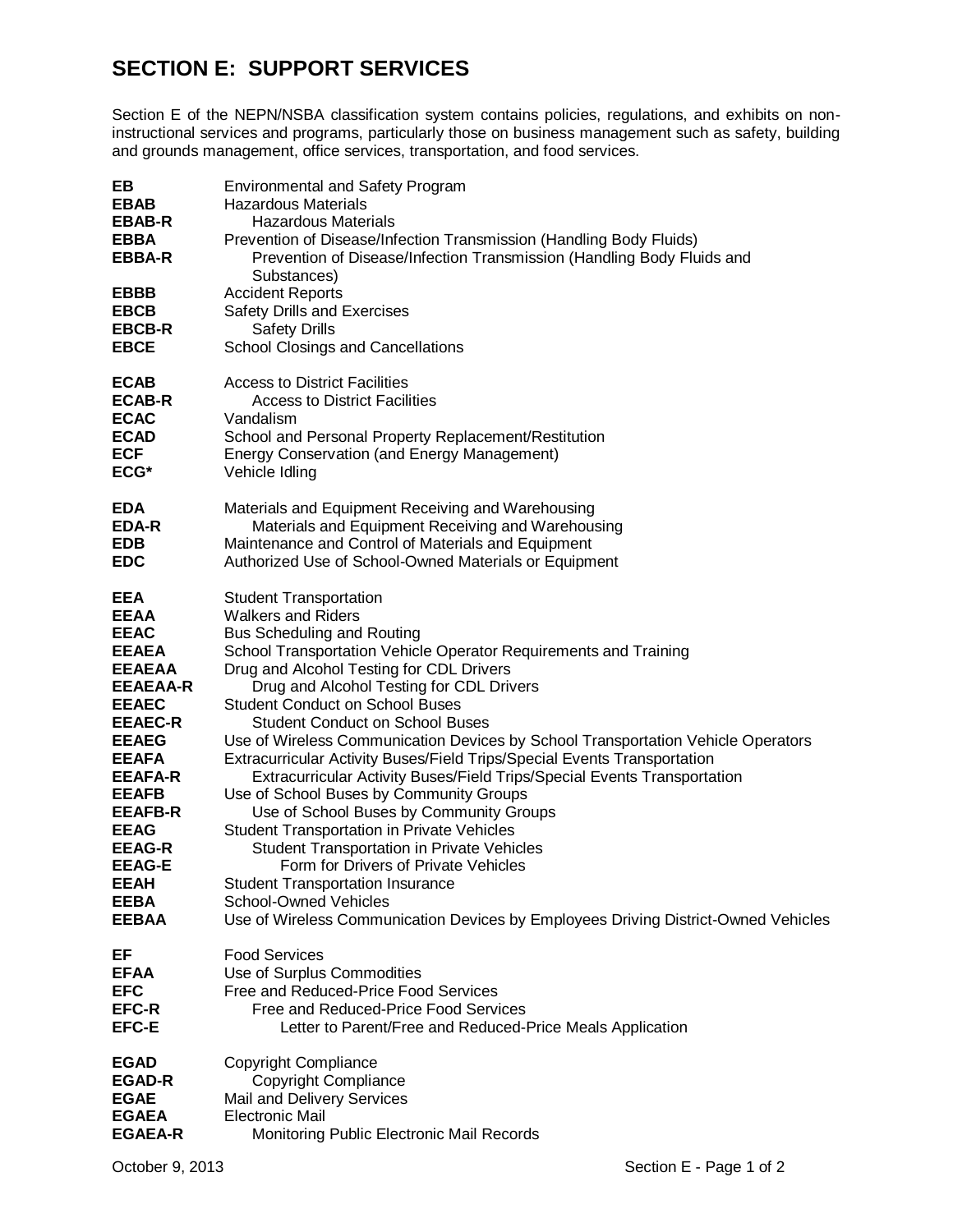| EH                      | Data Management                                                                             |
|-------------------------|---------------------------------------------------------------------------------------------|
| EH-R                    | Data Management                                                                             |
| <b>EHC</b>              | Technology, Access and Digital Communication                                                |
| <b>EHC-R</b>            | St. Vrain Valley School District Terms, Conditions and Responsible Use Guidelines           |
| EHC-E-1                 | Responsible Use Guidelines for Technology, Access and Digital Communications<br>(Staff)     |
| EHC-E-2                 | Student Responsible Use Guidelines Technology, Access and Digital                           |
|                         | Communication                                                                               |
| EHC-E-3                 | Responsible Use Guidelines for Technology, Access and Digital Communications<br>(Non-Staff) |
| EI<br>EIB<br><b>EID</b> | Insurance Program/Risk Management<br>Liability Insurance<br>Compliance with HIPAA           |